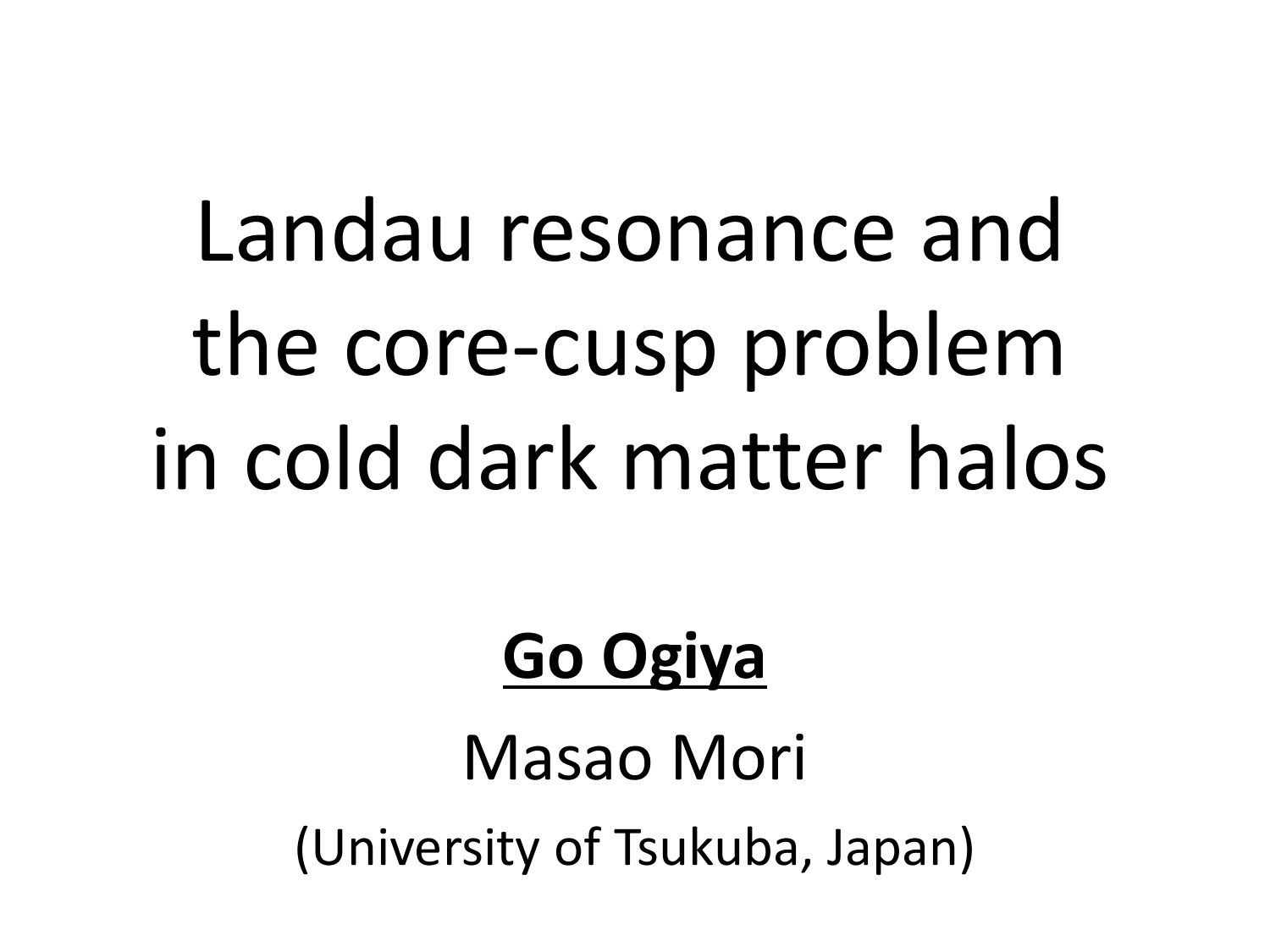#### Structure Formation in the Universe

- Dark Matter (DM)
	- is the dominant element in mass
	- interacts only through gravity with others
	- assembles baryon (atoms) and DM
	- drives structure formation (DM halos, Galaxies etc.)
- Cold Dark Matter (CDM) cosmology
	- is the standard paradigm
	- matches observations in large scale
	- has serious problems in small scale

#### Core-Cusp problem



Ishiyama *et al*. (2011)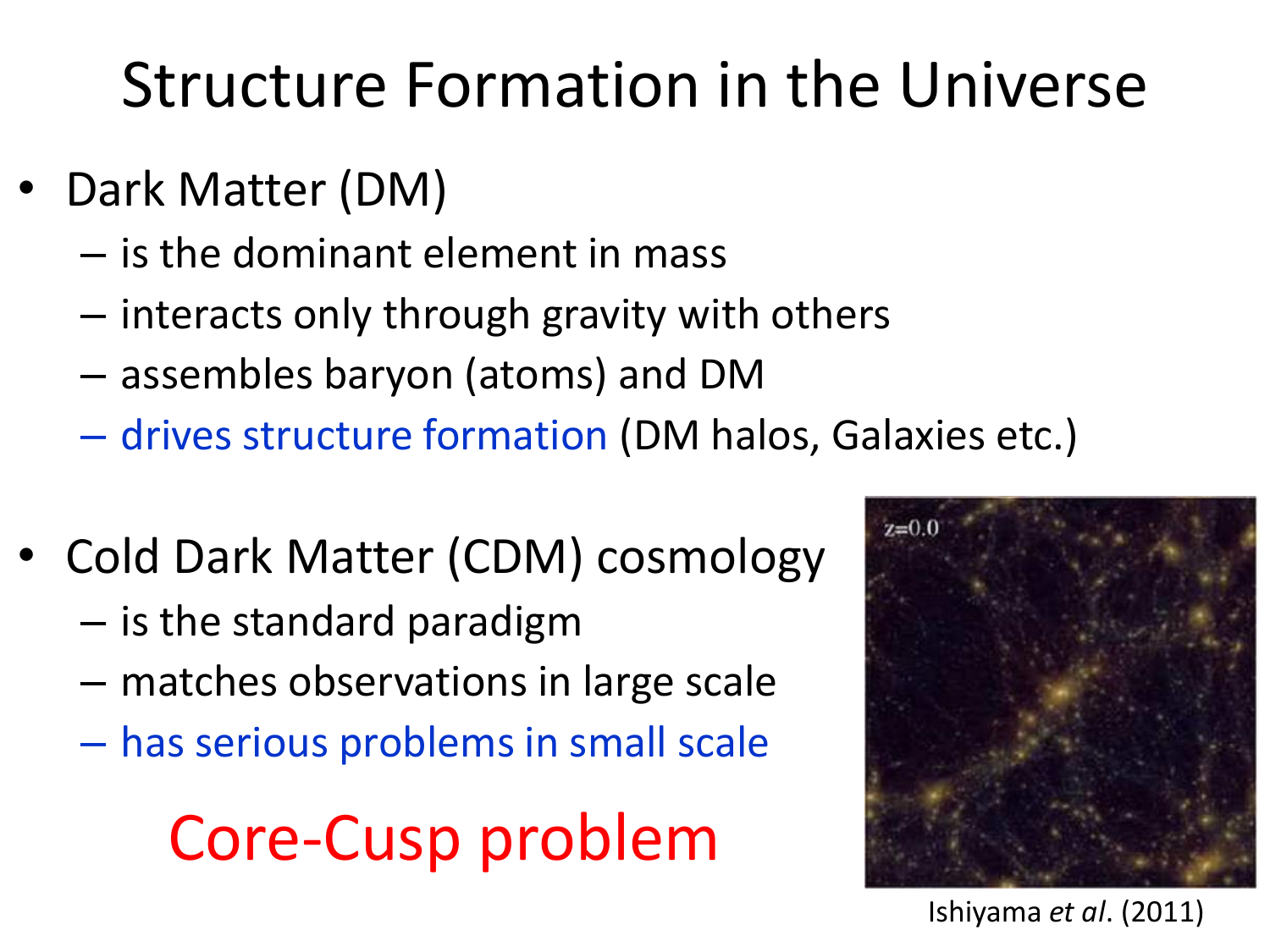#### What is the Core-Cusp Problem?

Mass-density profile of DM halo

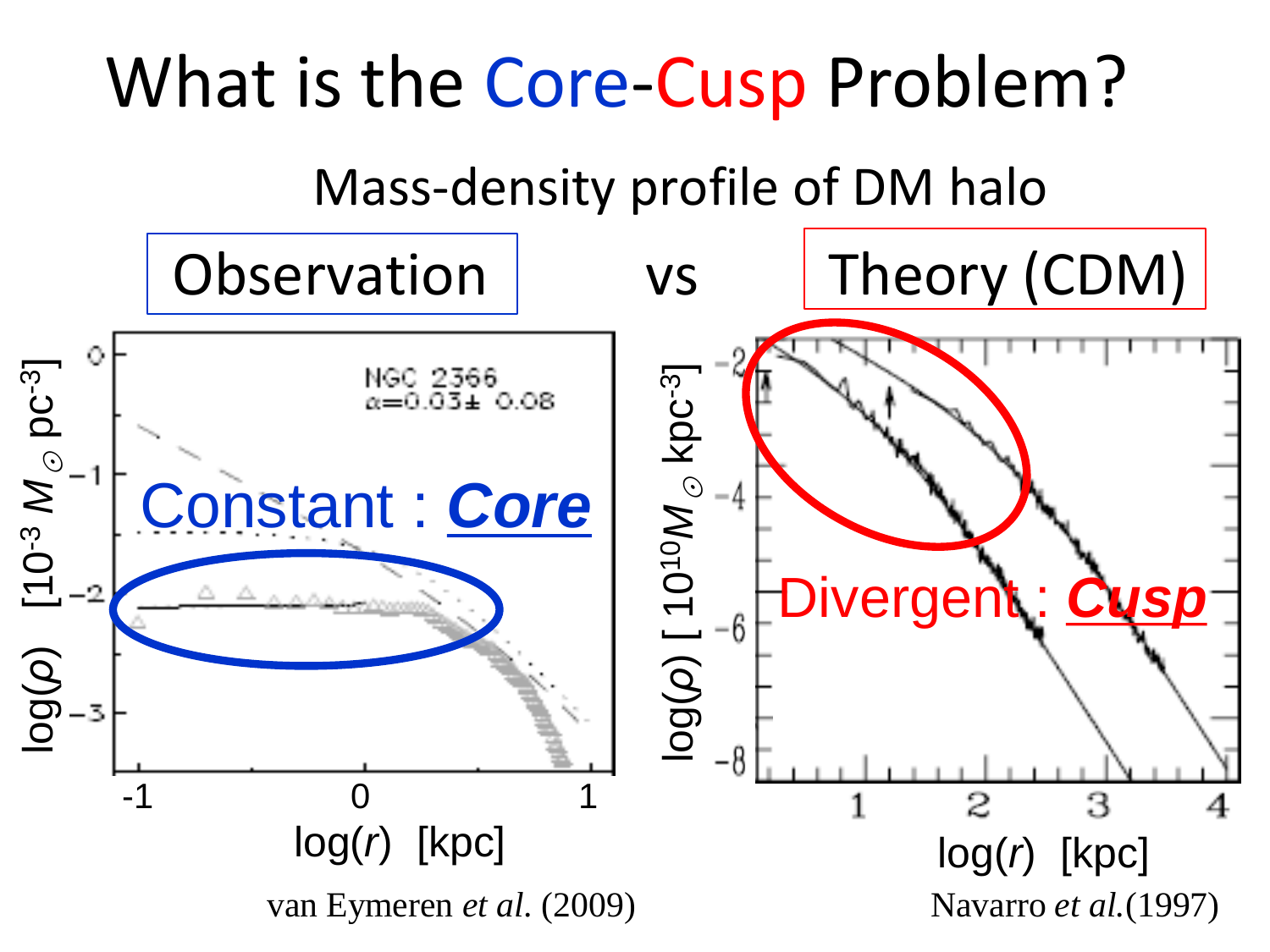## Realistic Simulation



- Mashchenko *et al*. (2008)
	- Cosmoligical *N*-body+SPH simulation
		- Supernova feedback etc.
		- Blue: gas, Yellow: star
	- Gas
		- Blown out (expansion)
		- Fall back towards center (contraction)
		- Repeat many times
		- Gas Oscillation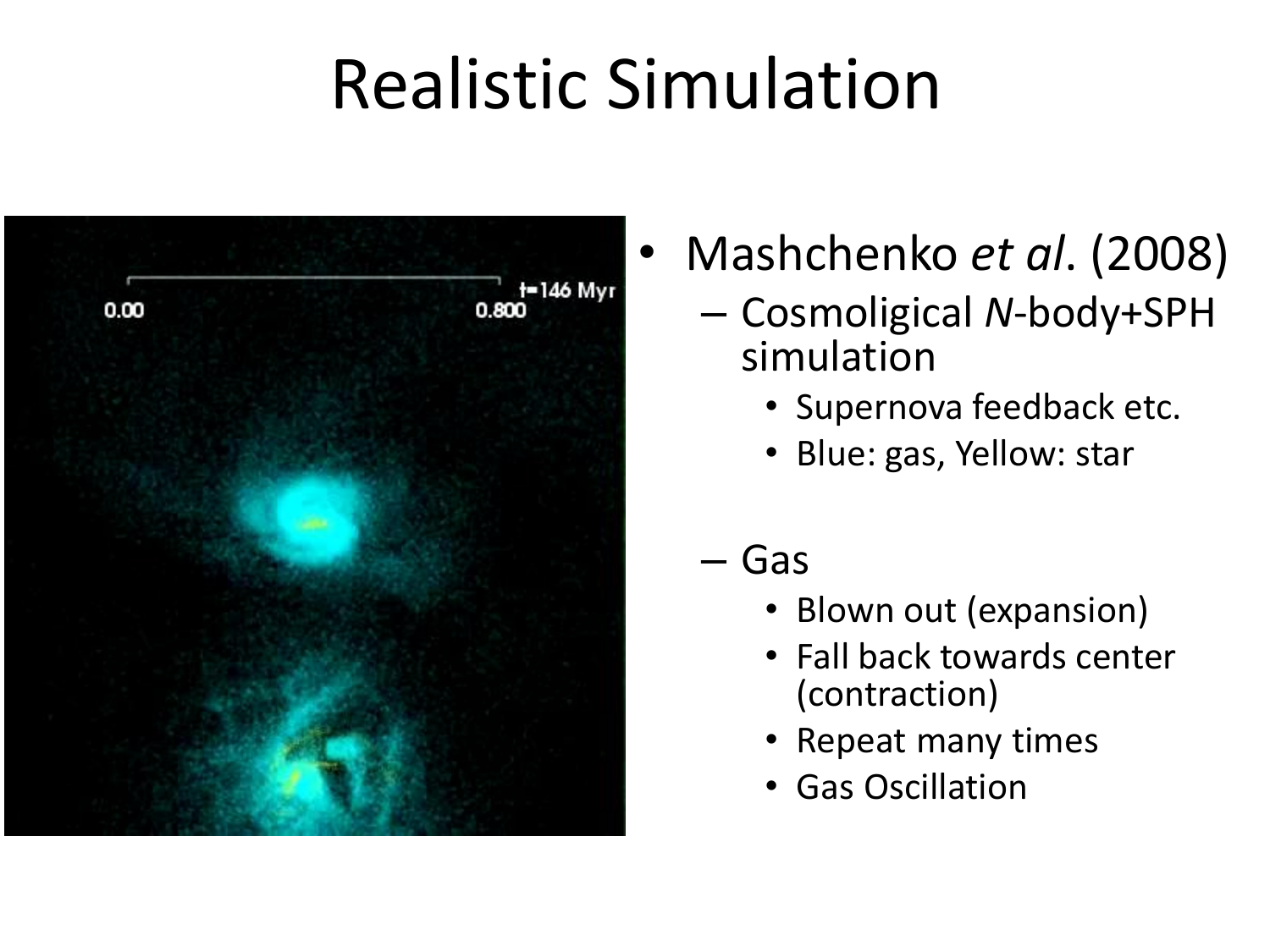# Idealized Model



- 1) Gas heating by supernovae
- 2) Gas expansion
- 3) Energy loss by radiative cooling
- 4) Contraction towards the center
- 5) Ignition of star formation again

Repetition of these processes **Gas Oscillation**

Change of potential  $\Rightarrow$  DM halo is affected gravitationally ⇒ **Cusp to Core transition?**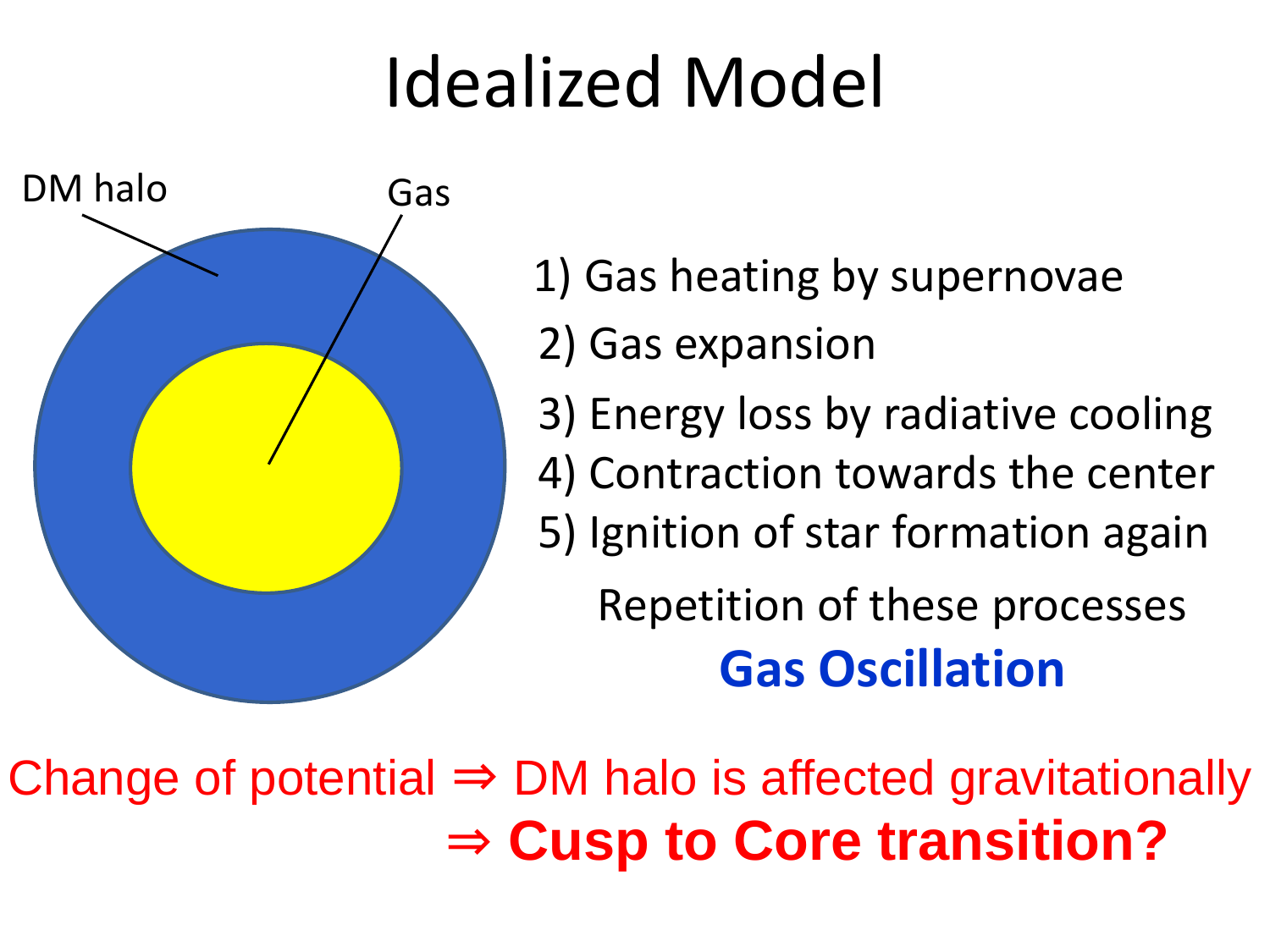#### Resonance Model

- Linear analysis of the resonance between the density wave and the particles: assumption and approximation
	- Perturb equilibrium system (0) by external force (ex)  $\Rightarrow$  induced values (ind)
	- Focus on the particle group with  $\rho_0 = const.$ ,  $v_0 = const.$
	- Focus on the particle  $e^{i\omega_{\text{ref}}t}$  or  $-\frac{\partial \check{\Phi}_{\text{ex}}}{\partial r} = \sum_{n} A_n \cos(kr n\Omega t)$ (*A*: strength, *k*: wavenumber, Ω: frequency)
- 

• Linearized Euler eq.<br>  $\frac{\partial v_{\text{ind}}(t,r)}{\partial t} + v_0 \frac{\partial v_{\text{ind}}(t,r)}{\partial r} = -\frac{\partial \Phi_{\text{ex}}(t,r)}{\partial r}$   $v_{\text{ind}}(t,r) = -\sum_n \frac{A_n}{n\Omega - kv_0} \{\sin(kr - \Omega t) - \sin(kr - kv_0t)\}$ 

• Linearized eq. of continuity  $A_n \rho_0 k$ 

$$
\frac{\partial \rho_{\text{ind}}(t, r)}{\partial t} + v_0 \frac{\partial \rho_{\text{ind}}(t, r)}{\partial r} = -\rho_0 \frac{\partial v_{\text{ind}}(t, r)}{\partial r} \n\begin{bmatrix}\n\frac{\partial \rho_{\text{ind}}(t, r)}{\partial r} & \frac{\rho_{\text{ind}}(t, r)}{\rho_{\text{ind}}(kr - n\Omega t)} \\
\frac{\partial \rho_{\text{ind}}(t, r)}{\partial r} & \frac{\partial \rho_{\text{ind}}(t, r)}{\partial r}\n\end{bmatrix}
$$

• When  $n\Omega \sim kv_{0}$  , coefficients diverge  $\textbf{\textcolor{blue}{Resonance}}$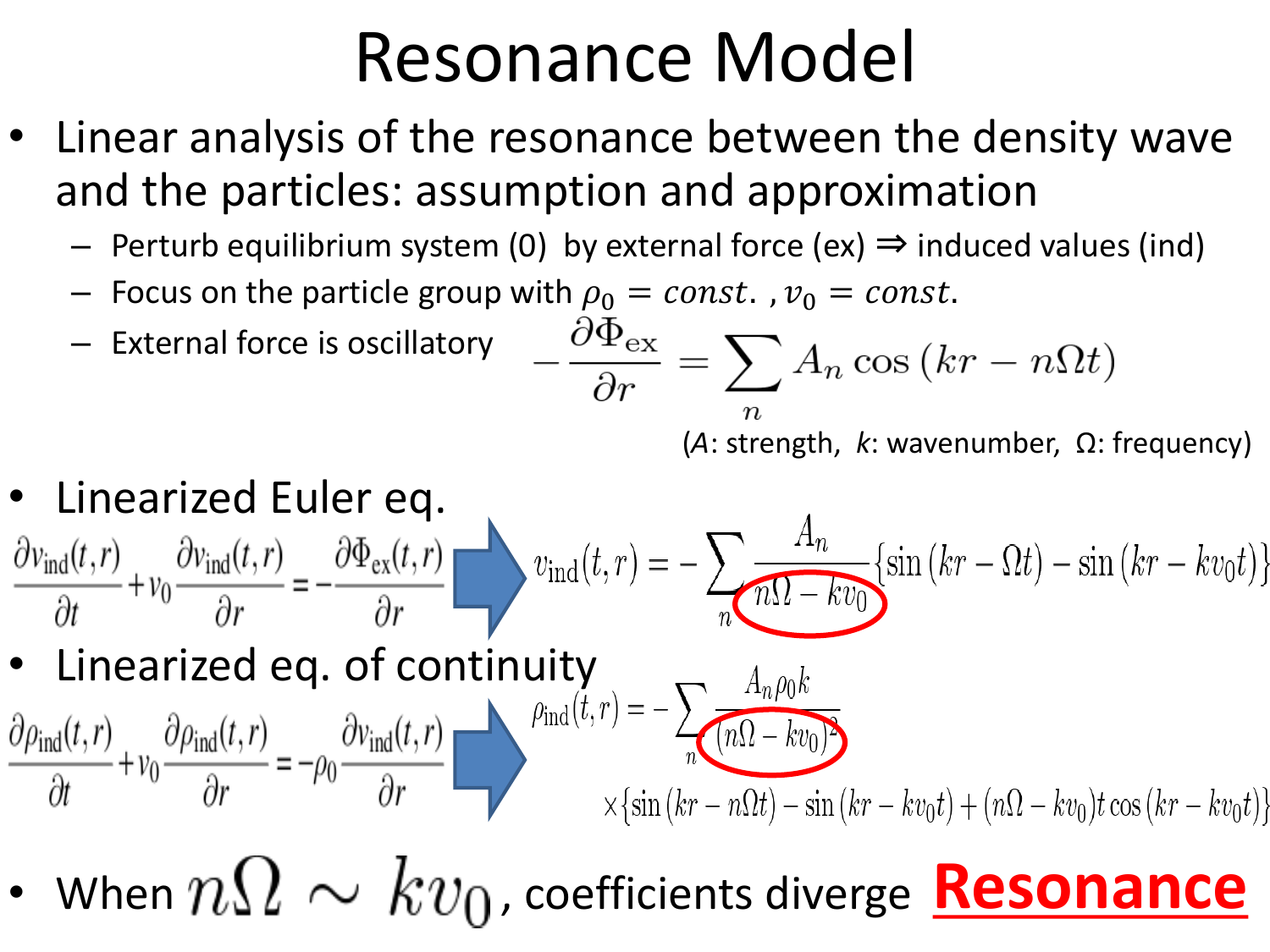### Resonance Condition

 $n\Omega \sim kv_0$ 

• Resonance between particles and density waves

• Some arithmetic calculations (*n* = 1)

$$
t_{\rm d}(r)\sim T
$$

$$
t_{\rm d}(r) = \sqrt{\frac{3\pi}{32G\bar{\rho}(r)}}
$$

Resonance occurs when the condition is satisfied

- $\rightarrow$  efficient energy transfer
- $\rightarrow$  system expands
- $\rightarrow$  density change dramatically

⇒ *Cusp to Core transition*

#### *Our model* ⇔ *Observations*  $T$  : Period of gas oscillation  $\Leftrightarrow$  Star formation histories of galaxies  $t_d(r)$ : Local dynamical time ⇔ Density of DM halos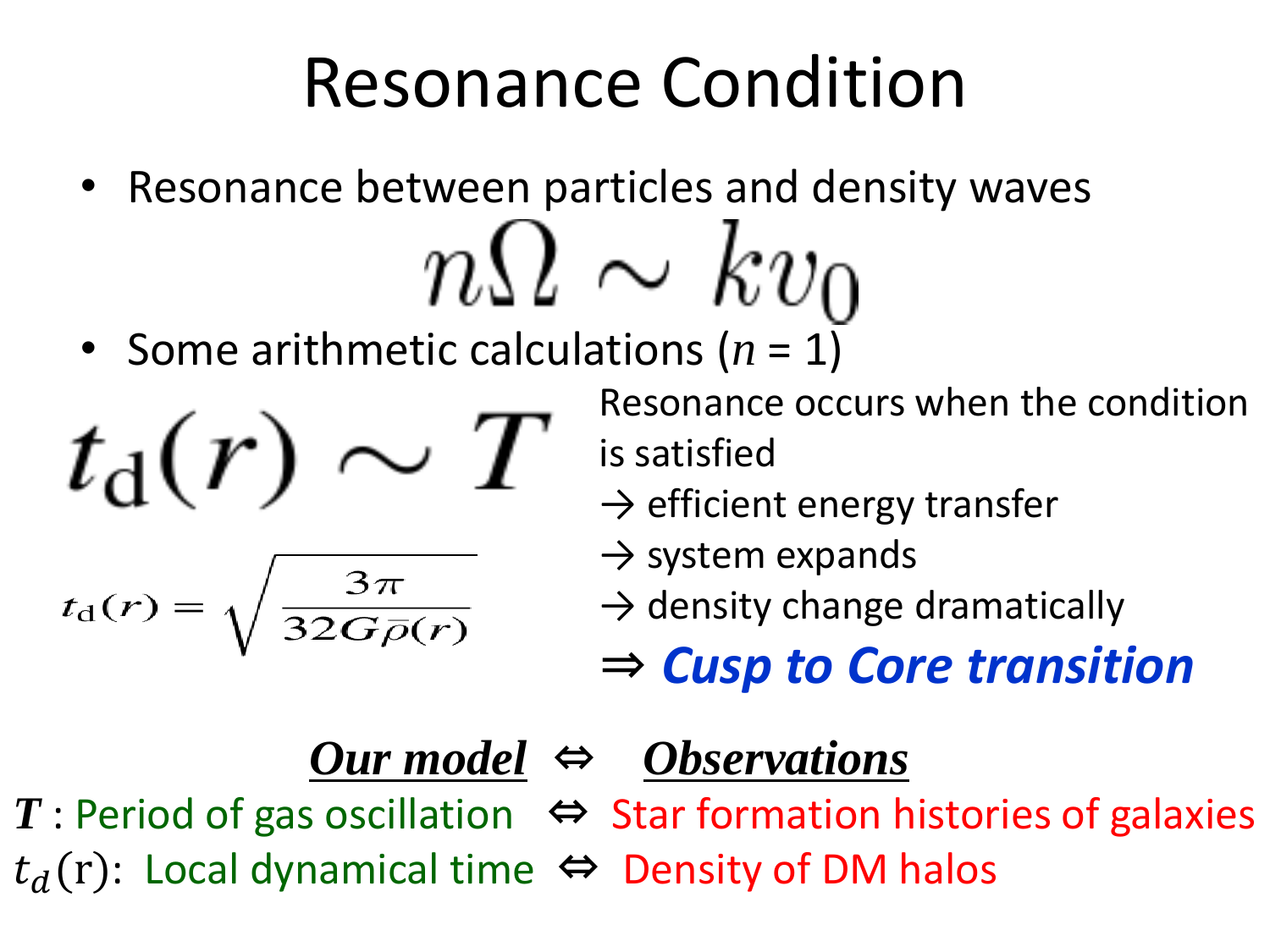#### Core Scale

 $\rho(r) = \frac{\rho_0 R_{DM}^3}{r^{\alpha}(r + R_{DM})^{3-\alpha}}$ Density profile of CDM halo  $M(\alpha;x) = \frac{4\pi\rho_0 R_{\rm DM}^3}{3-\alpha} x^{3-\alpha} {}_2F_1[3-\alpha,3-\alpha,4-\alpha;-x]$ <br>  $\uparrow$  Gauss's hyper-geometric function Mass profile  $x \equiv r/R_{\rm DM}$ Resonant condition Dynamical time<br> $t_{\rm d}(r) \sim T$   $t_{\rm d}(r) = \sqrt{\frac{3\pi}{32G\bar{\rho}(r)}}$ • Virial mass  $M_{\text{vir}}$ ・*C*oncentration *c* ・**Oscillation period** *T*  $r_{\rm core}=R_{\rm DM}(T/T_{\rm c})^{2/\alpha}$  ↓ We can predict the core scale created  $T_{\rm c}^2 \equiv \frac{\pi^2}{8C} \frac{R_{\rm DM}^3 c^{3-\alpha} {}_{2}F_1[\alpha;-c]}{M}$ by resonance!!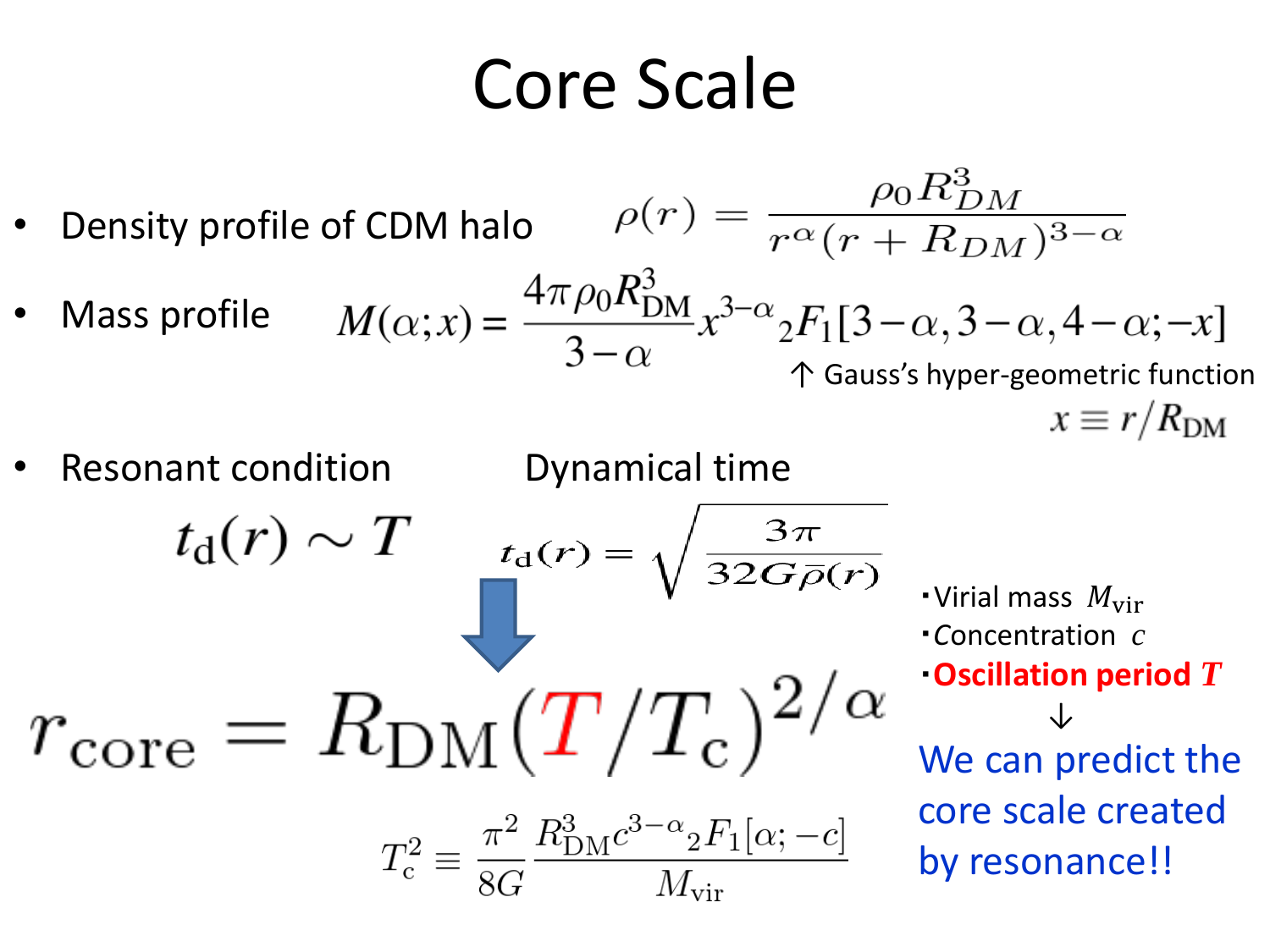**DM halo** (*N*-body system)**:** NFW model (Navarro *et al.* 1997)

**Baryon** (external potential)**:** Hernquist potential (Hernquist 1990)

#### Property of DM halo

| Number of particles N                       | 16M, 128M                       |
|---------------------------------------------|---------------------------------|
| Softening parameter $\varepsilon$           | 0.004kpc                        |
| Virial mass of a DM halo $M_{\text{vir}}$   | $10^9 M_{\odot}$                |
| Virial radius of a DM halo $R_{\text{vir}}$ | 10kpc                           |
| Scale radius of a DM halo $R_{DM}$          | 2kpc                            |
| Total baryon mass $M_{\text{b,tot}}$        | 1.7×10 <sup>8</sup> $M_{\odot}$ |

$$
\rho(r) = \frac{\rho_0 R_{\text{DM}}^3}{r(r + R_{\text{DM}}^2)}
$$

$$
\Phi_b(r, t) = -\frac{GM_b}{r + R_b(t)}
$$

$$
R_b(t) \propto \cos(2\pi t/T)
$$

Oscillation period of the external force, *T*

 $T = 1, 3, 10 t<sub>d</sub>(0.2 kpc)$ 



## Numerical Model

 $\Phi$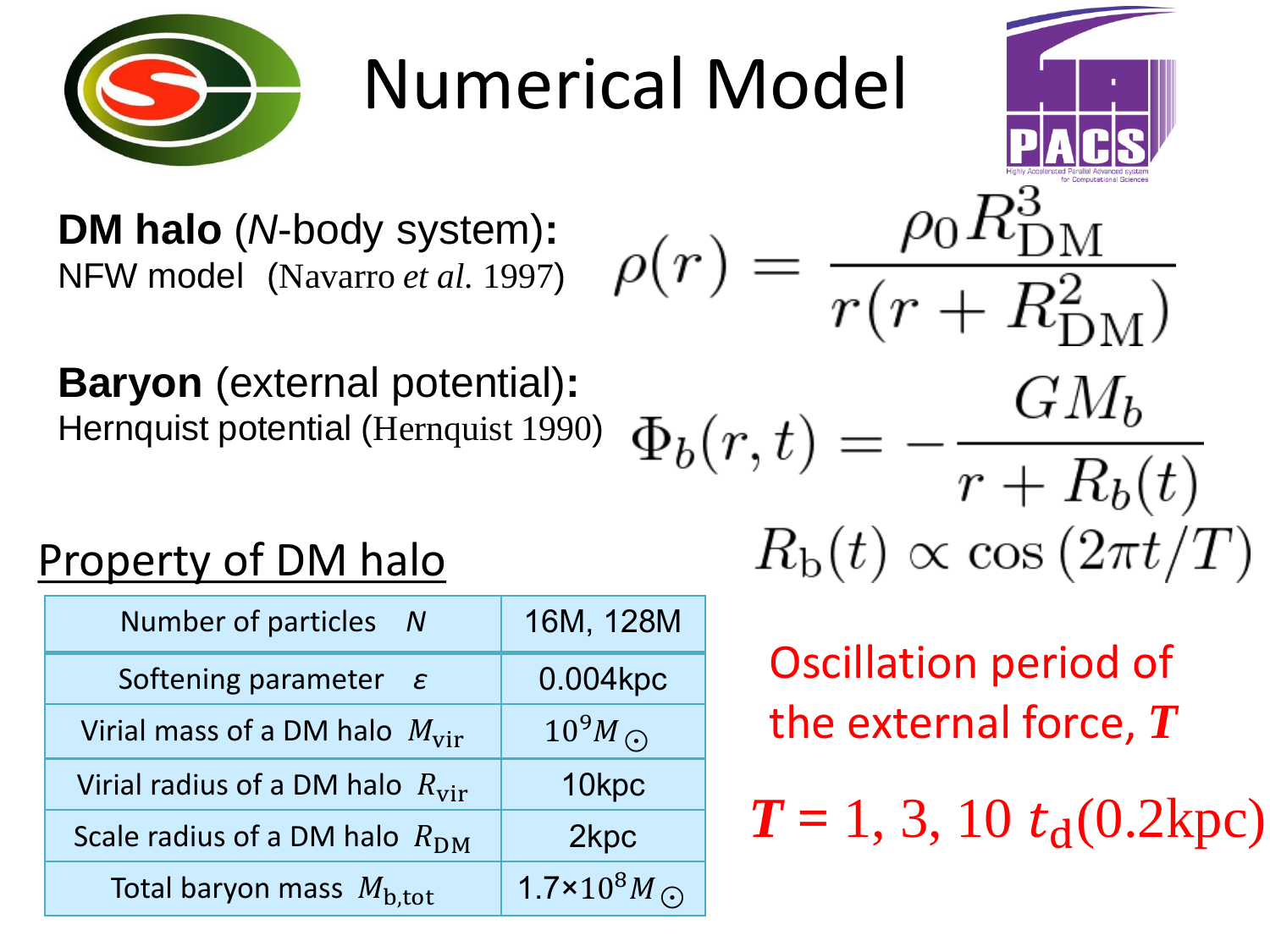#### Results1 -Density Profile-

The cusp-core transition and the resultant core scale depends on the oscillation period of the external potential, *T*.

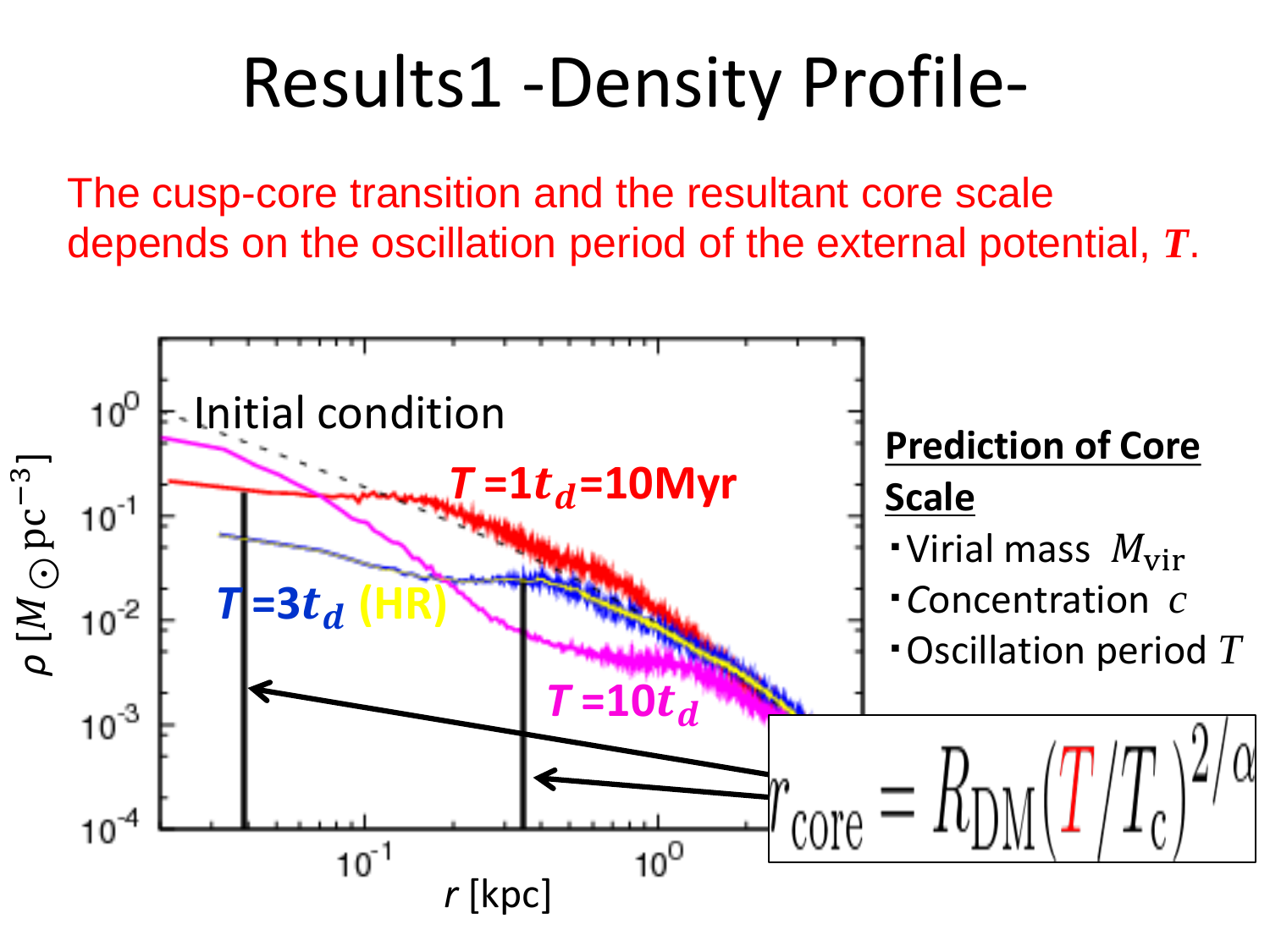#### Result2 -Fourier Spectrum of Velocity-

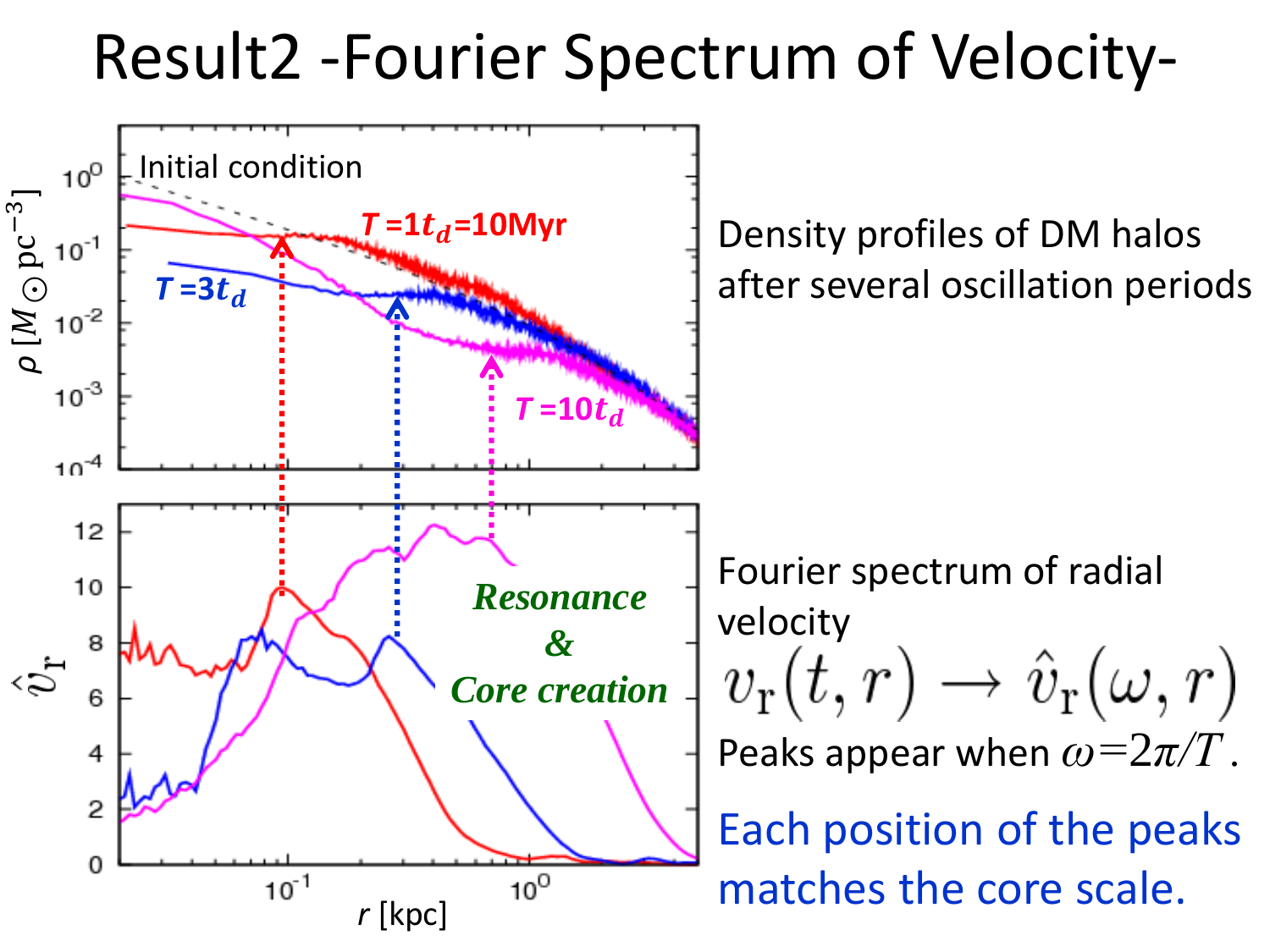